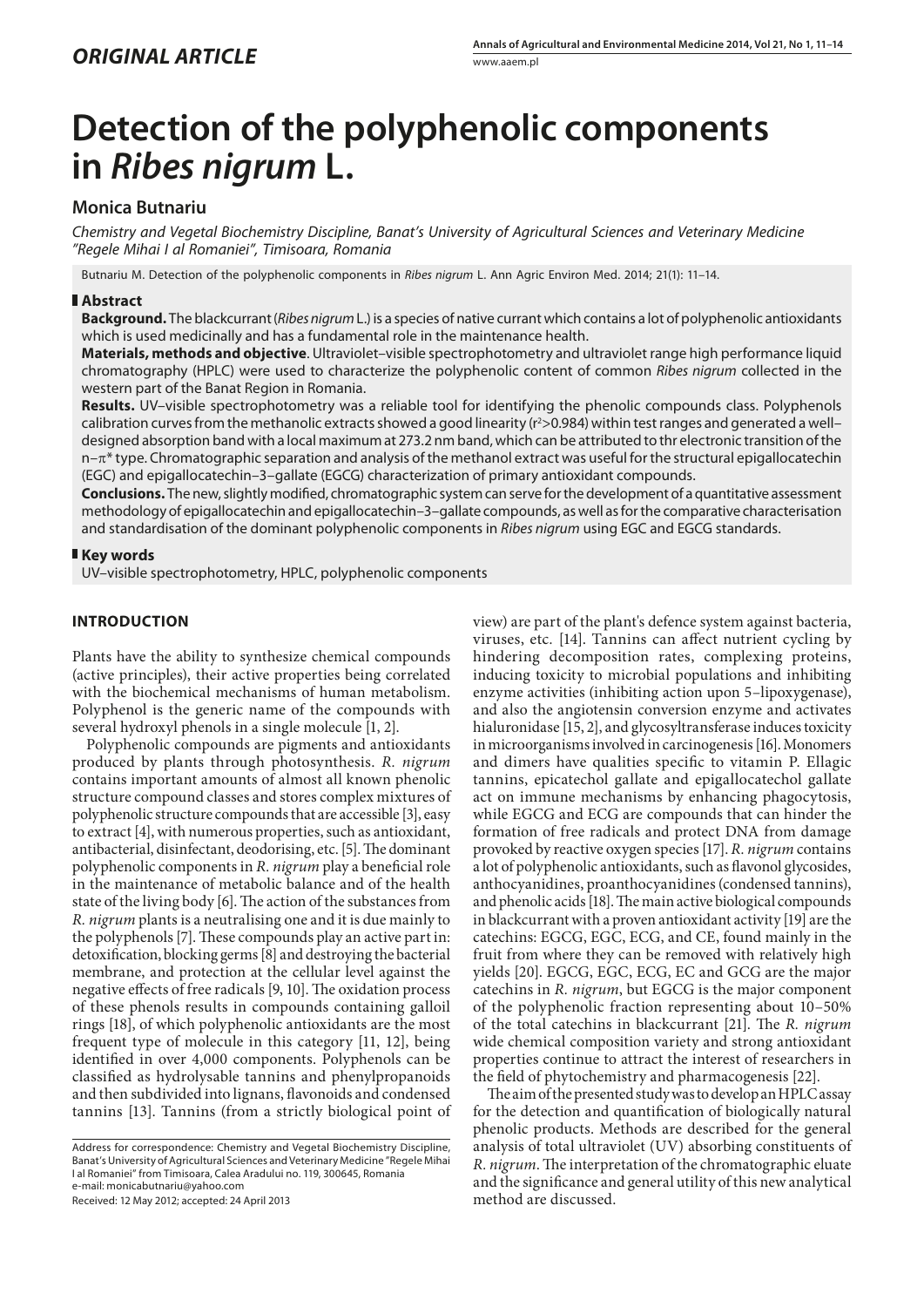# **MATERIALS AND METHODS**

**Vegetal Material.** The blackcurrant fruits were collected in July 2010 from hillsides and hedgerows in Surduc Forest, located in western part of the Banat Region in Romania. The taxonomic identification of the plants was carried out by the *Botany discipline*. A voucher specimen has been deposited in the Herbarium. For the preliminary phyto–chemical analysis etheric, alcoholic, aqueous solution were obtained through successive, selective extractions using solvents of different polarities, to determine the compound classes contained using specific colour reactions [23]. According to preliminary analyses, the amount studied contains 30 mg of flavonoids. The methanol and hexane used to extract and to elute were of HPLC grade (Sigma Chemicals). The standard compound used to make the calibration curves were purchased from Merck.

**Extraction of Components.** The extraction was carried out using an amount of 15.0 g of pre-conditioned R. nigrum. The original material was washed three times for 10 minutes, with 30 mL hexane (suitable for HPLC) each time, to remove pigments and non-polar compounds. Following filtration, the vegetal material was dried in a nitrogen current and subjected to Soxhlet extraction with 250 mL of methanol (99.85%) for one hour [24]. To prevent polyphenolic compounds oxidation the extractor was filled with nitrogen during extraction. The extract obtained was diluted in methanol to obtain the proper concentration for the spectrophotometry, and for the chromatographic column eluate at detector level in the case of HPLC [19].

**Optical absorption spectrum in the ultraviolet range.** 

**A**bsorption of the methanol layer was measured in 1 cm cuvettes, at a wave length of 273.2 nm, using methanol as blank. The *R. nigrum* methanol extract was assessed quantitatively using a UV–VIS spectrophotometer T60U, PG Instruments Limited, UV WINÒversion 5.05; detection was undertaken at 273.2 nm. The conditions used for the measurement were: a spectral slit width of 1 mm and scan speed of 90 nm/min. The calibration curves obtained using standard compound confirmed the systems linearity over the whole testing range [22].

**HPLC analytic separation.** HPLC analysis was carried out with a  $25 \times 0.46$  cm inverse stationary phase Nucleosil column (C<sub>19</sub>). A Jasco HPLC–1575 Series Chromatograph equipped with Intelligent Pump, UV Detector Jasco–1575 and auto sampler Jasco AS 1555 was used. The column used was of stainless steel  $C_{18}$ , 250×4.6 mm, 5 Micron, Lichrosphere operating at room temperature. The elution was carried out isocratically at a flow rate of 1.0 mL/min. using a mixture of 70% methanol and 30% aqueous solution containing 0.5% formic acid to 5.00  $(\pm 0.2)$  as the mobile phase. The detector was set at 273.2 nm. The responses of peak area were recorded and integrated using Brown Chromatographic Software. A double fascicle spectrophotometer operating in the 190– 900 nm spectral range was used as a detector for HPLC. The extract and the reference solvent were introduced in cuvettes with an optic route of 0.5 cm. The response factors obtained supported the hypothesis concerning the identity of the components separated from the methanol extract of R. nigrum.

# **RESULTS**

*R. nigrum* fruits (raw material) were collected and preconditioned through drying and chopping to separate polyphenolic compounds. Collecting and preservation of the fruits was in accordance with provisions of the Pharmacopoeia [24]. The extraction process was carried out taking into account two major aspects: testing the compatibility of the different phenolic fractions with different extraction agents, and optimising the technological parameters of the extraction process (mass ratio extraction agent: vegetal material, extraction temperature, number of extraction steps, yield).

**Optical absorption spectrum in the ultraviolet range.** The ultraviolet range covers radiations with wave lengths  $\lambda$ varying between 100–380 nm. Electronic spectra are the most complex spectra, electronic transitions also involving transitions between rotation and vibration levels, spectra having the character of a band. The absorption of light radiations by the molecules occurs according to the Lambert– Beer law observed in diluted solutions with no intermolecular interaction. Polyphenols calibration curves showed a good linearity (r**<sup>2</sup>** >0.984) within test ranges.



Figure 1. Optical absorption spectrum in the ultraviolet range for the methanol extracts of *R. nigrum*

Based on the absorption spectrum, we decided to monitor the chromatographic eluate at 273.2 nm.

HPLC analysis of polyphenolic compounds from the methanol extract of R. nigrum fruits. Usually, spectrophotometric methods provide simple and fast screening methods to quantify classes of phenolic compounds in plant samples.

However, due to the complexity of the plant phenolics and different reactivity of phenols toward assay reagents, a broad spectrum of methods was used for assay of the constituents, leading to differing and often non-comparable results. Additionally, the methods are quite prone to interferences,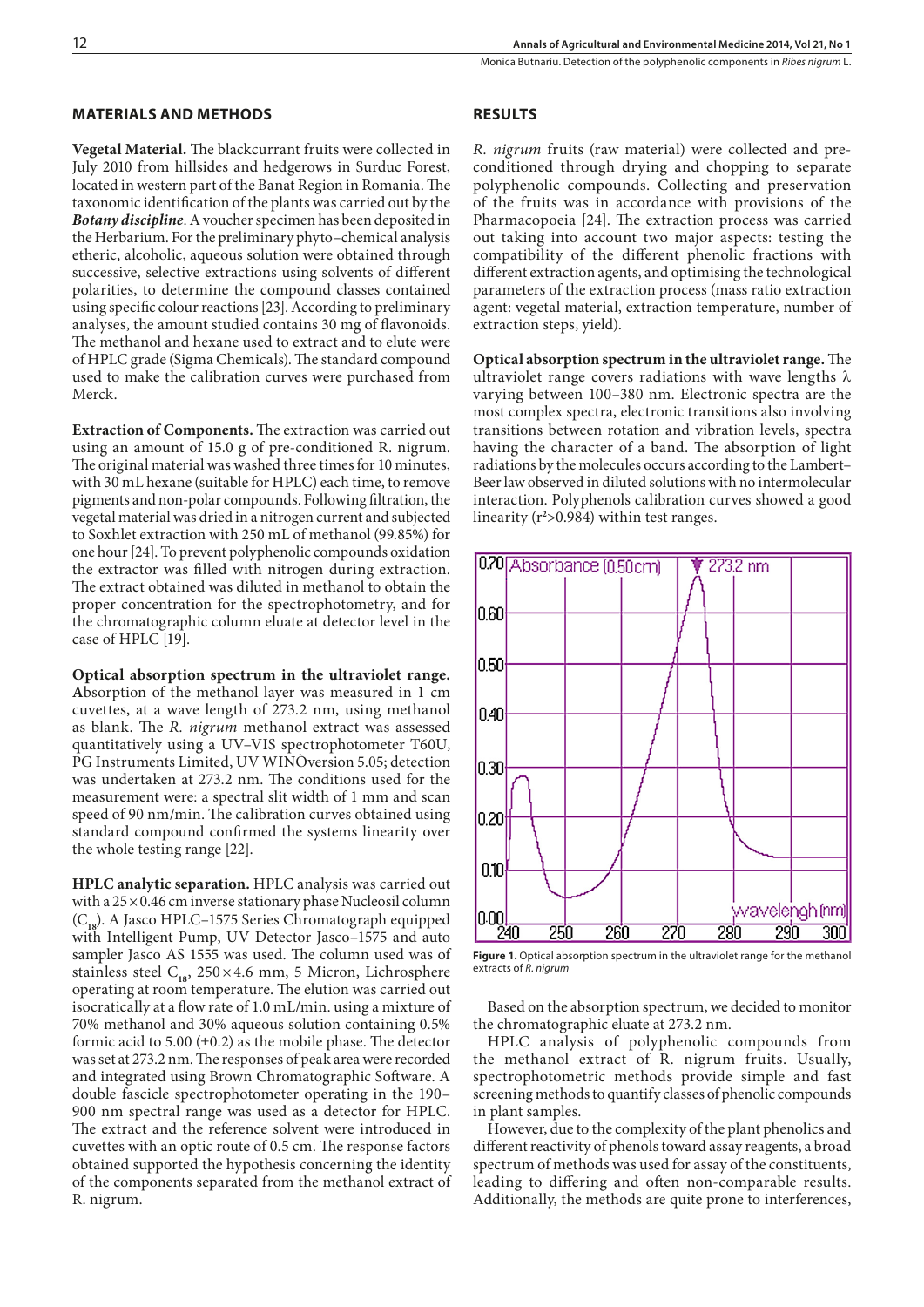Monica Butnariu . Detection of the polyphenolic components in *Ribes nigrum* L.



**Figure 2.** Chromatogram of the methanol extracts from *Ribes nigrum* L

consequently, often resulting in over- or underestimation of the contents. HPLC combined with the instrumental assay are specified for the profiling and quantification of phenolic compounds. Taking into account the spectrophotometric measurement limitations, i.e. the fact that the extract obtained is, in fact, a mixture not separated from bioactive compounds, chromatographic analysis was also considered mandatory. As a consequence, an HPLC analysis of the same methanol extract from *R. nigrum* was conducted, aimed at separating and analysing the compounds.

## **DISCUSSION**

It was found that the *R. nigrum* methanol extract from the fruit generated a well–designed absorption band with a local maximum at 273.2 nm, a band that can be attributed to an electronic transition of the  $n-\pi^*$  type, i.e. a transition in which phenol oxygen electrons are largely involved. Figure 1 shows the optical absorption spectrum in the ultraviolet range for the methanol extract of *R. nigrum* fruits.

Another absorption maximum much below 242 nm probably involves transitions that are less specific to the phenol OH group. The transitions between the rotation energetic states are excited by lower energy radiations corresponding to the remote IR range and microwaves. Pure rotation spectra have low analytic implications and, therefore, they will not be debated further, In addition, the spectral range at wavelengths below 242 nm is susceptible to interferences with other components of secondary interest for the present study. Figure 2 shows the chromatogram obtained under the working conditions described above. The two chromatographic peaks located at 11.89 min. and at 14.99 min. correspond to the dominant components of the methanol extract from *R. nigrum*, peaks identified as EGC and EGCG, respectively. The method used is based on an HPLC technique published in literature, but slightly modified. The main modification of the initial method

was replacement of the mobile phase with non-volatile components with a completely volatile one, the eluent used in the presented research consisted of a mixture of 70% methanol and 30% aqueous solution containing 0.5% formic acid (formic acid has a low UV absorbance). Confirming data published in literature [25, 7], identification was made of the higher mobility component (lower retention time) as EGC, and the component with higher retention time as EGCG. Retention values cited in literature were obtained in conditions similar to those adopted in the presented study (column  $C_{18}$ , eluent acetonitrile–water 60:40, aqueous phase containing 0.1% phosphoric acid, flow rate 1.0 mL/min; UV detection was made at 273.2 nm).

In the presented study, a sample mixture with known identity of the components was analysed [20]. Retention times close to the values in this study support the hypothesis concerning the identity of the components separated from the methanol extract from *R. nigrum*. The relative recoveries for the methanol extract from *R. nigrum* were established by using the external standard methodology, by comparison with the standard chromatogram. Every real sample was analysed three times, with four replicates each time. The results of optimization and validation acceptably assays had reliable, accurate, sensitive and ideal recoveries that were convenient and effective for phenolic compounds. HPLC efficiency is incentive by the resolution of standards and the ability to design the response of the detector during calibration, and by the sensitivity, accuracy, and precision, frequency of false positives and negatives during assays. The developed assay was successfully applied to fingerprint assay of extracts from *R. nigrum* as well as quantify the relevant markers Phenolic compounds present in tissue samples under optimum parameters. This method can be applied to analyze the phenolic compounds in the extract from *R. nigrum* and other plants. The method developed here and the testing of the methodology of chromatographic separation of polyphenolic components from the methanol extract from *R. nigrum* are an important part of the study (different matrices).

To better valorise these resources, i.e. to better recover the polyphenolic aromatic structure compounds, it is necessary to establish a relatively simple extraction technology that does not need numerous handlings and chemical changes that could result in a partial or total loss of biological activity.

#### **CONCLUSIONS**

Chromatography is an advantageous method for *R. nigrum*  components analysis. In addition, the development of the specific and selective methods of detection opens a new perspective to the valorisation of this technique in phyto– chemical analyses in general, and in the characterisation of the plants containing polyphenols, in particular. The HPLC assay was established in terms of linear response range, limit of detection, limit of quantification and precision.

## **REFERENCES**

1. Callemiena D, Collina S. Structure, Organoleptic Properties, Quantification Methods, and Stability of Phenolic Compounds in Beer. Food Rev Int. 2010; 26: 81–84.